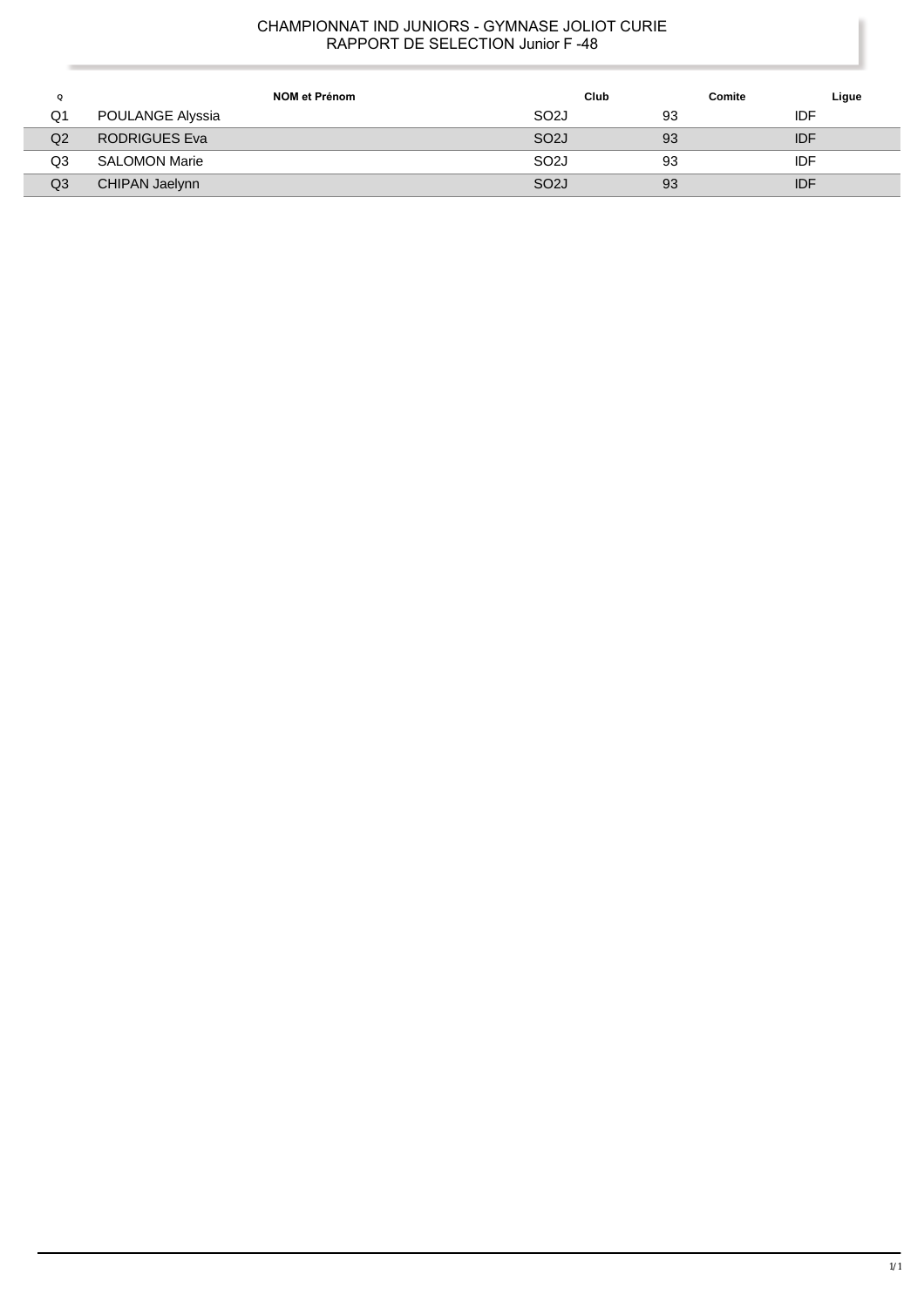| Q              | NOM et Prénom          | Club                    | Comite | Ligue      |
|----------------|------------------------|-------------------------|--------|------------|
| Q1             | SISSOKO Meimouna       | RED STAR C.MONTREUIL    | 93     | <b>IDF</b> |
| Q <sub>2</sub> | <b>JAAOUANI Anissa</b> | EPPG LE PRE ST GERVAIS  | 93     | <b>IDF</b> |
| Q3             | QARMI Yasmina          | ST DENIS UNION SPORTS   | 93     | <b>IDF</b> |
| Q <sub>3</sub> | <b>ZONKAN Imane</b>    | A S PIERREFITTE JUDO    | 93     | <b>IDF</b> |
| Aucune         | DUPAS Lina             | A S PIERREFITTE JUDO    | 93     | IDF        |
| Aucune         | <b>DUROT Clara</b>     | <b>J.C.D ORGEMONT</b>   | 93     | <b>IDF</b> |
| Aucune         | LAVIGNE Loise          | TREMBLAY-EN-FRANCE JUDO | 93     | IDF        |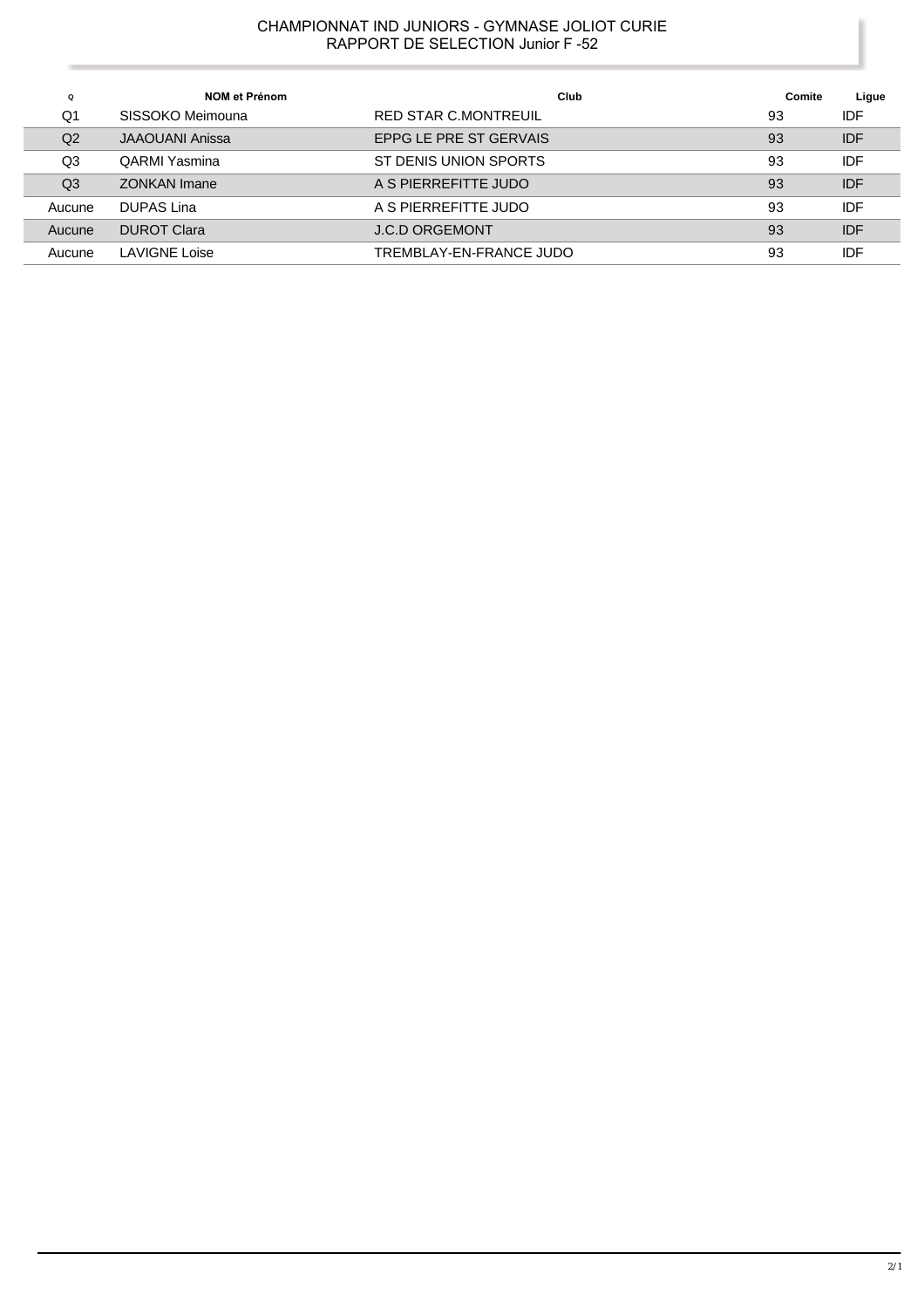| $\Omega$ | <b>NOM et Prénom</b>  | Club                       | Comite | Ligue      |
|----------|-----------------------|----------------------------|--------|------------|
| Q1       | SISSOKO Iman          | RED STAR C.MONTREUIL       | 93     | IDF        |
| Q2       | L AMRANI Lina         | ENTENTE GABINIENNE DE JUDO | 93     | <b>IDF</b> |
| Q3       | VASQUES GHIRARDI Eden | <b>J.C.D ORGEMONT</b>      | 93     | IDF        |
| Q3       | <b>VIEIRA Nikita</b>  | EJ93                       | 93     | <b>IDF</b> |
| Aucune   | <b>KHOUAS Maeline</b> | J C FRANC MOISIN ST DENIS  | 93     | IDF        |

l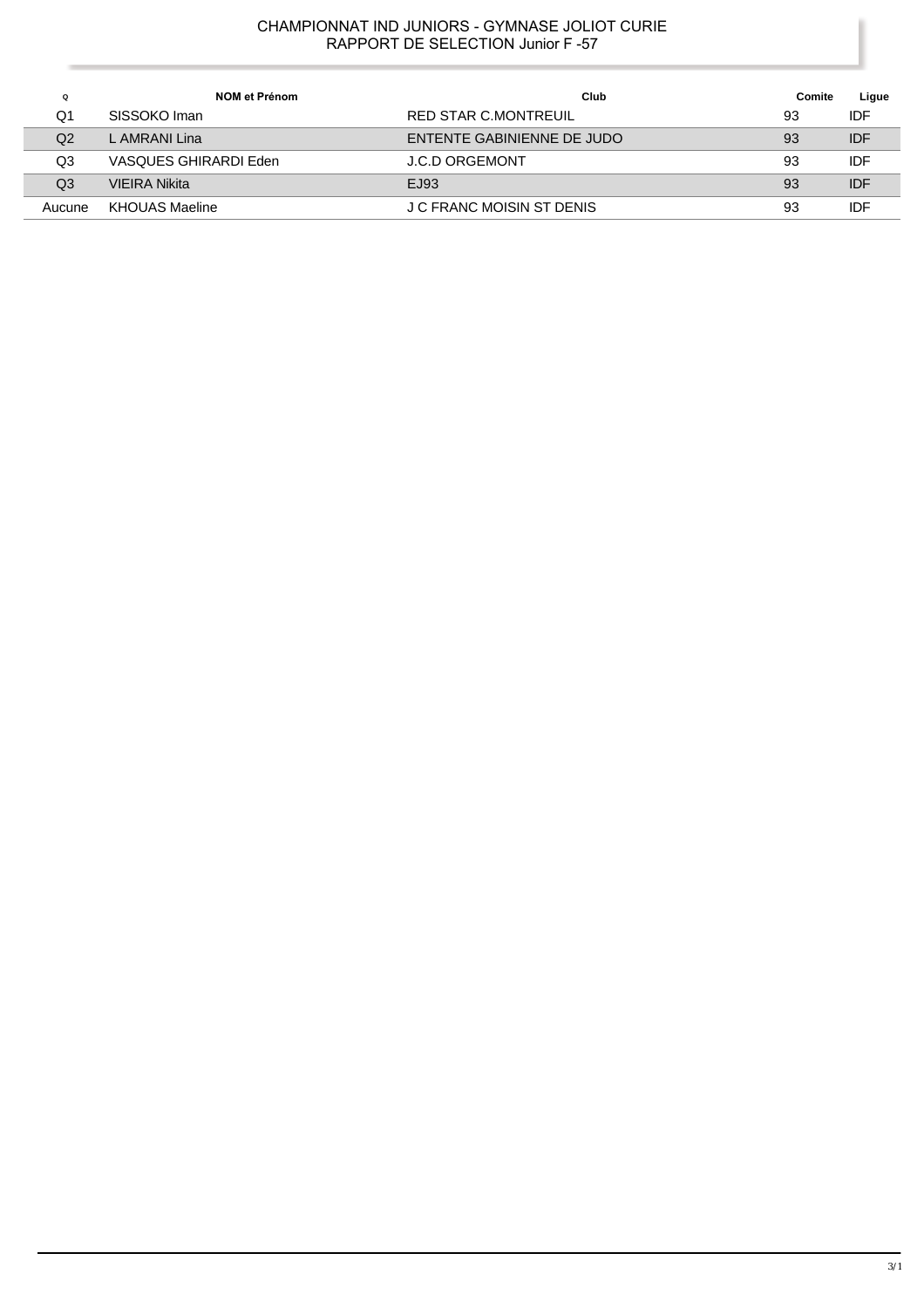| Q      | NOM et Prénom               | Club                           | Comite | Ligue      |
|--------|-----------------------------|--------------------------------|--------|------------|
| Q1     | <b>BODOUA Desiree Grace</b> | AS BONDY JUDO                  | 93     | IDF        |
| Q3     | <b>HENNEQUIN Cleo</b>       | TREMBLAY-EN-FRANCE JUDO        | 93     | <b>IDF</b> |
| Q3     | ZERROUKI Chaima             | <b>JUDO CLUB DE PANTIN</b>     | 93     | IDF        |
| Aucune | <b>DUPAS Sarah</b>          | A S PIERREFITTE JUDO           | 93     | <b>IDF</b> |
| Aucune | KHADRAOUI Shaina            | <b>US DUGNY</b>                | 93     | IDF        |
| Aucune | <b>PLISSON Melissa</b>      | ETOILE SP DE BLANC MESNIL JUDO | 93     | <b>IDF</b> |
| Aucune | VIEIRA Nikita               | EJ93                           | 93     | IDF        |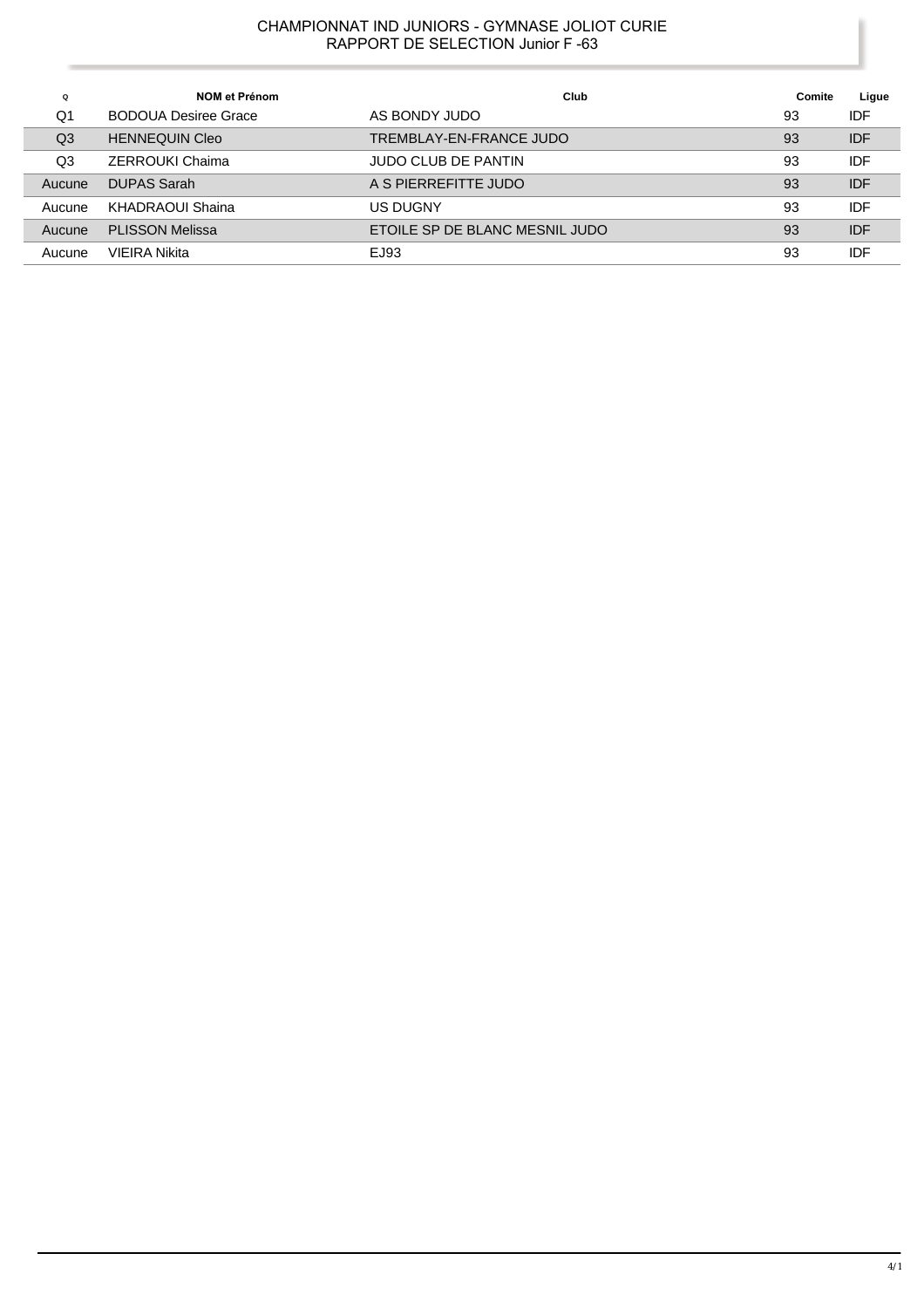| Q      | NOM et Prénom           | Club                        | Comite | Ligue      |
|--------|-------------------------|-----------------------------|--------|------------|
| Q1     | <b>EBELLEDIN Emmara</b> | SO <sub>2</sub> J           | 93     | <b>IDF</b> |
| Q2     | <b>HORCHLER Klara</b>   | EPPG LE PRE ST GERVAIS      | 93     | <b>IDF</b> |
| Q3     | ADJIMAN BENALLAL Shana  | STADE OLYMP.ROSNY SOUS BOIS | 93     | <b>IDF</b> |
| Q3     | ALLOUCHE Kenza          | <b>RED STAR C.MONTREUIL</b> | 93     | <b>IDF</b> |
| Aucune | <b>MEREL Margaux</b>    | AS BONDY JUDO               | 93     | <b>IDF</b> |

 $\overline{a}$ 

l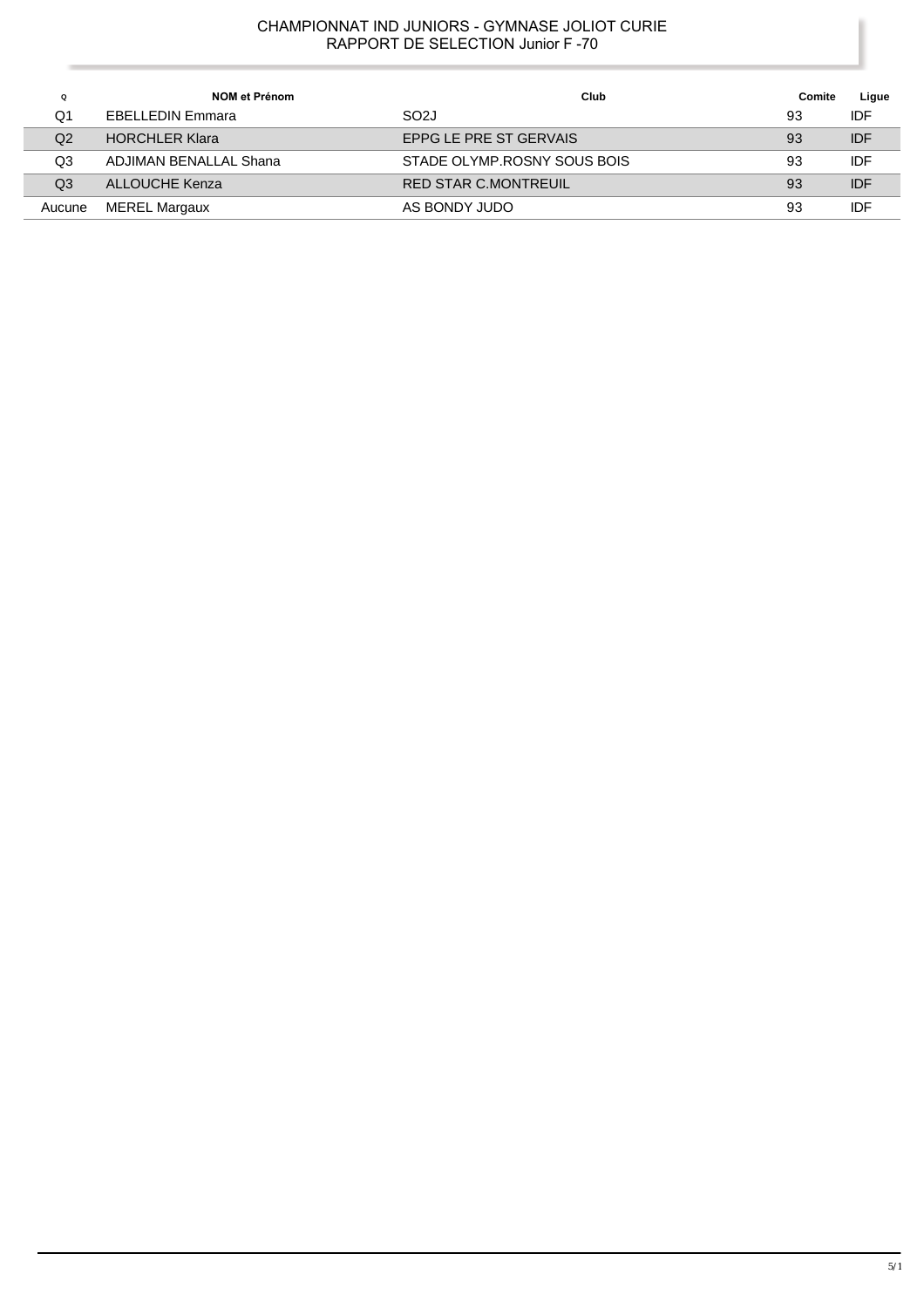| Q              | NOM et Prénom                | Club                           | Comite | Ligue      |
|----------------|------------------------------|--------------------------------|--------|------------|
| Q1             | LEDOUX Daniella              | CSM ILE ST DENIS               | 93     | IDF        |
| Q2             | <b>CARDOT PASSY Lauricia</b> | ETOILE SP DE BLANC MESNIL JUDO | 93     | <b>IDF</b> |
| Q3             | DJALO Dieynabou              | EPPG LE PRE ST GERVAIS         | 93     | IDF        |
| Q <sub>3</sub> | <b>GNAKALE Emmie</b>         | ETOILE SP DE BLANC MESNIL JUDO | 93     | <b>IDF</b> |
| Aucune         | BENKADA Imad                 | DOJO JIGORO KANO               | 93     | IDF        |
| Aucune         | <b>PETRIS Oceane</b>         | SO <sub>2</sub> J              | 93     | <b>IDF</b> |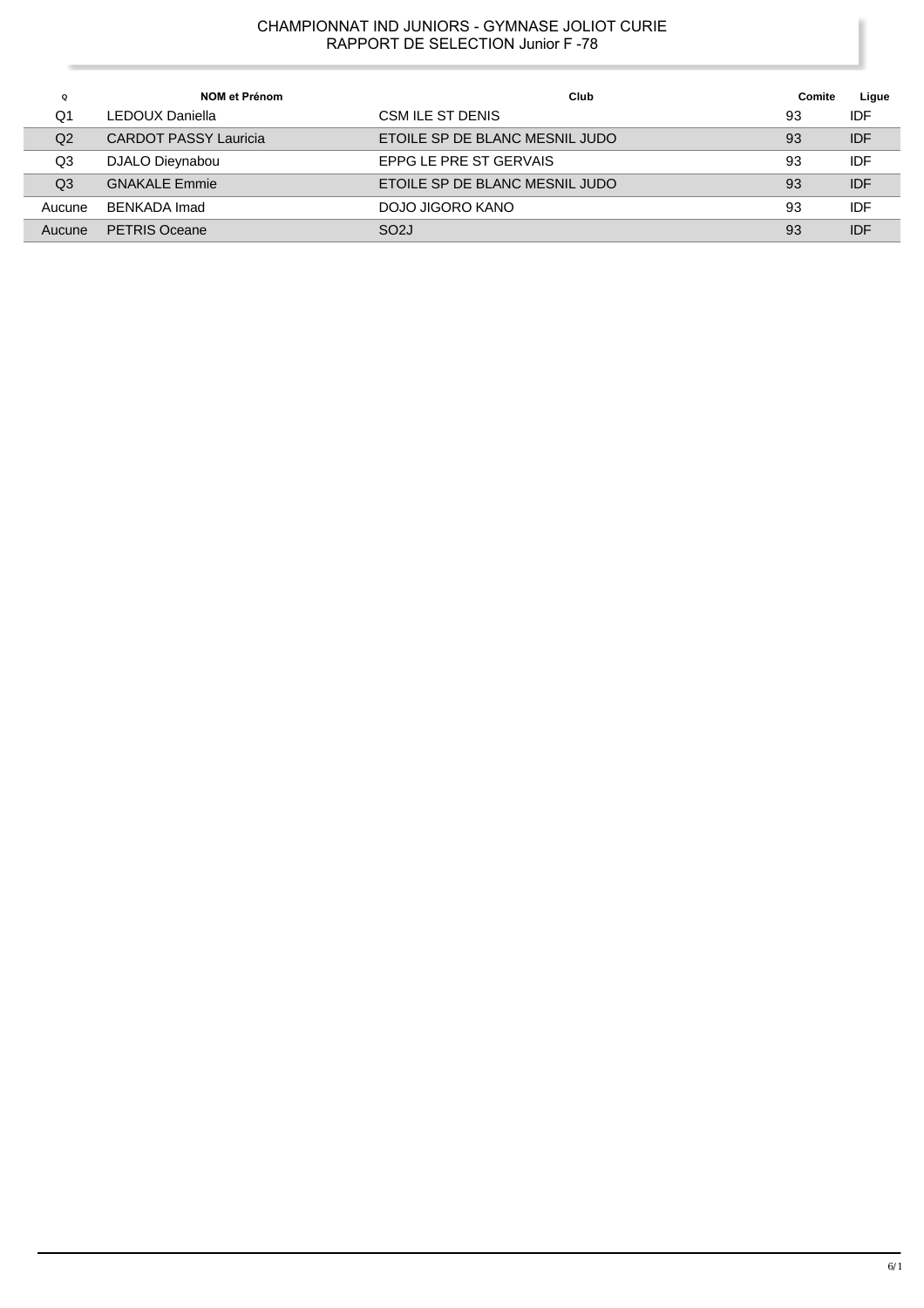| Q      | NOM et Prénom    | Club                        | Comite | Ligue      |
|--------|------------------|-----------------------------|--------|------------|
| Q1     | MINVILLE Marine  | <b>JUDO CLUB DRANCEEN</b>   | 93     | IDF        |
| Q2     | DOUMBAYA Karidja | EPPG LE PRE ST GERVAIS      | 93     | <b>IDF</b> |
| Q3     | MOUGINE Ambre    | <b>JUDO CLUB AULNAYSIEN</b> | 93     | IDF        |
| Aucune | MAYEMBO Kaina    | AS BONDY JUDO               | 93     | <b>IDF</b> |

 $\overline{\phantom{a}}$ 

Γ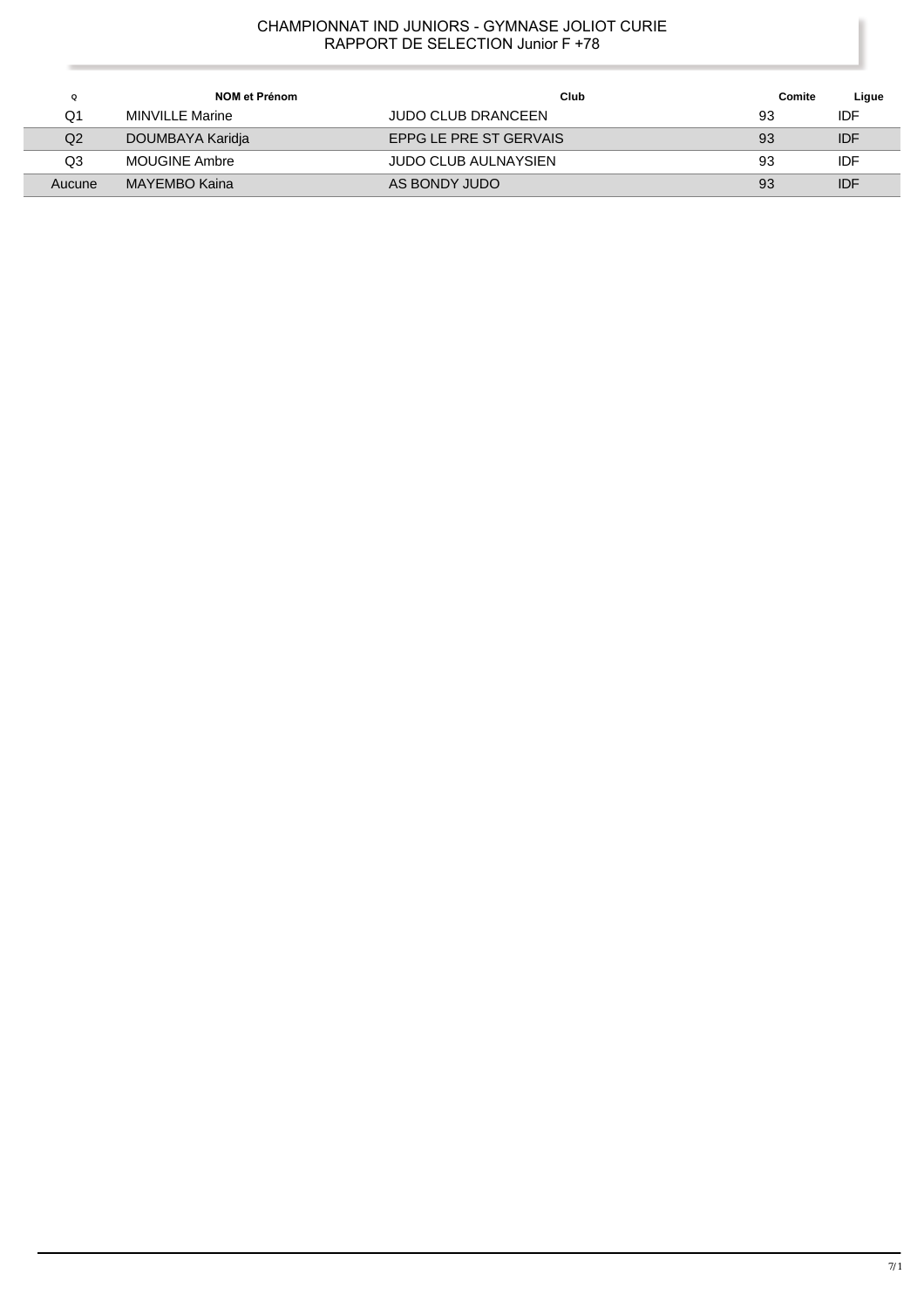| Q              | <b>NOM et Prénom</b>         | Club                           | Comite | Ligue      |
|----------------|------------------------------|--------------------------------|--------|------------|
| Q <sub>1</sub> | <b>LOUIS Morvin Borry</b>    | CSM ILE ST DENIS               | 93     | IDF        |
| Q <sub>2</sub> | <b>CHAR Lorenz</b>           | AS BONDY JUDO                  | 93     | <b>IDF</b> |
| Q3             | <b>GANGAYA Winsley</b>       | ETOILE SP DE BLANC MESNIL JUDO | 93     | <b>IDF</b> |
| Aucune         | <b>BEJAOUI Mohamed Amine</b> | A.C. DE BOBIGNY                | 93     | <b>IDF</b> |
| Aucune         | CHABAN Hassan                | CSM ILE ST DENIS               | 93     | IDF        |
| Aucune         | <b>DURAND Giulann</b>        | AS BONDY JUDO                  | 93     | <b>IDF</b> |
| Aucune         | GONCALVES John               | ETOILE SP DE BLANC MESNIL JUDO | 93     | IDF        |
| Aucune         | <b>HAMDANE Fares</b>         | <b>RED STAR C.MONTREUIL</b>    | 93     | <b>IDF</b> |
| Aucune         | <b>KADJI Assales</b>         | C.M D AUBERVILLIERS JUDO JUJIT | 93     | IDF        |
| Aucune         | LE PENNEC Nicolas            | <b>J.C.D ORGEMONT</b>          | 93     | <b>IDF</b> |
| Aucune         | <b>MURRACAS Zakaria</b>      | <b>BABY JUDO</b>               | 93     | IDF        |
| Aucune         | <b>OUBAAOUS Hasson</b>       | A S PIERREFITTE JUDO           | 93     | <b>IDF</b> |
| Aucune         | <b>TOUGON Eddy</b>           | ARTS MARTIAUX NOISY LE GRAND   | 93     | IDF        |
| Aucune         | <b>TOUGON Loic</b>           | ARTS MARTIAUX NOISY LE GRAND   | 93     | <b>IDF</b> |
| Aucune         | UTHAYARAJAH Nezanth          | <b>J.C.D ORGEMONT</b>          | 93     | IDF        |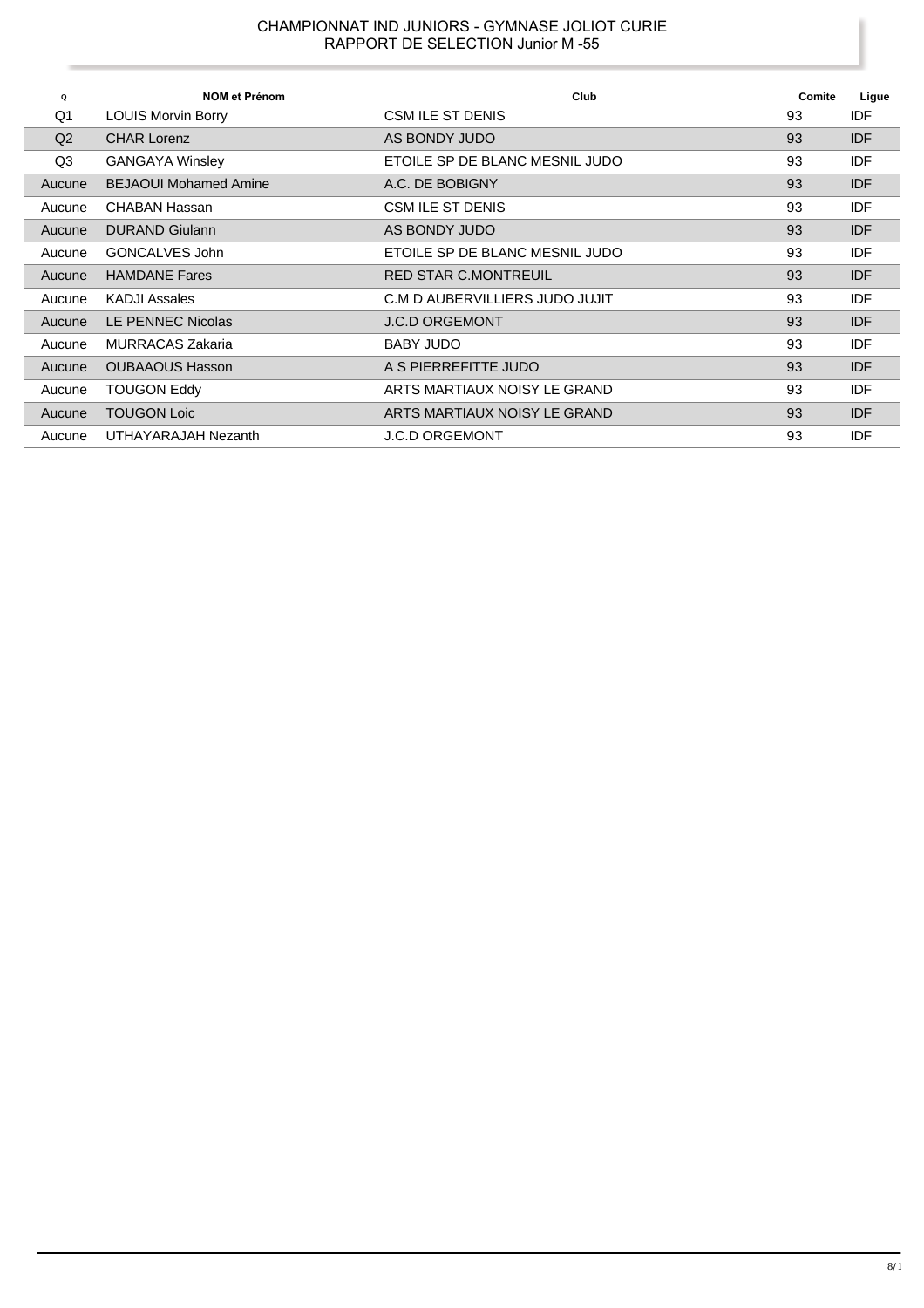| Q      | <b>NOM et Prénom</b>           | Club                                | Comite | Ligue      |
|--------|--------------------------------|-------------------------------------|--------|------------|
| Q1     | <b>DEMACON Lucas</b>           | <b>RED STAR C.MONTREUIL</b>         | 93     | <b>IDF</b> |
| Q2     | <b>BOUSSAID Mohamed</b>        | <b>RED STAR C.MONTREUIL</b>         | 93     | <b>IDF</b> |
| Q3     | <b>BENAOUICHA Ayoub</b>        | <b>JUDO CLUB AULNAYSIEN</b>         | 93     | <b>IDF</b> |
| Q3     | <b>JOUANNAUX Rafael</b>        | STADE OLYMP.ROSNY SOUS BOIS         | 93     | <b>IDF</b> |
| Aucune | <b>ABERKANE Samy</b>           | STADE OLYMP.ROSNY SOUS BOIS         | 93     | <b>IDF</b> |
| Aucune | <b>AMIMER Ahmed</b>            | AS BONDY JUDO                       | 93     | <b>IDF</b> |
| Aucune | <b>AMIMER Kais</b>             | SO <sub>2</sub> J                   | 93     | <b>IDF</b> |
| Aucune | <b>BEKHTAOUI Ziyad</b>         | <b>J.C.D ORGEMONT</b>               | 93     | <b>IDF</b> |
| Aucune | <b>BEKRI</b> Salim             | <b>JCRV - GRAND PARIS GRAND EST</b> | 93     | <b>IDF</b> |
| Aucune | <b>BENAZZOUN Fourat</b>        | <b>JUDO CLUB FAIR PLAY AULNAY</b>   | 93     | <b>IDF</b> |
| Aucune | DA COSTA-BOYER Maxime          | AS BONDY JUDO                       | 93     | <b>IDF</b> |
| Aucune | <b>GONZALES LOBATON Aissa</b>  | <b>RED STAR C.MONTREUIL</b>         | 93     | <b>IDF</b> |
| Aucune | <b>JOLY ALTAVA Matteo</b>      | STADE OLYMP.ROSNY SOUS BOIS         | 93     | <b>IDF</b> |
| Aucune | <b>KAOUTAR Soulymane</b>       | AS BONDY JUDO                       | 93     | <b>IDF</b> |
| Aucune | <b>KHALFAOUI Mohamed Amine</b> | ETOILE SP DE BLANC MESNIL JUDO      | 93     | <b>IDF</b> |
| Aucune | <b>KHALFAOUI Mohmed Amine</b>  | ETOILE SP DE BLANC MESNIL JUDO      | 93     | <b>IDF</b> |
| Aucune | <b>LOUKAH Nassim</b>           | ETOILE SP DE BLANC MESNIL JUDO      | 93     | <b>IDF</b> |
| Aucune | <b>LOUKAH Nizar</b>            | ETOILE SP DE BLANC MESNIL JUDO      | 93     | <b>IDF</b> |
| Aucune | <b>MAIDOUCHE Mahdi</b>         | <b>RED STAR C.MONTREUIL</b>         | 93     | <b>IDF</b> |
| Aucune | <b>MBUNGA Abrevie</b>          | <b>RED STAR C.MONTREUIL</b>         | 93     | <b>IDF</b> |
| Aucune | MESSAOUDI Amine                | <b>J C FRANC MOISIN ST DENIS</b>    | 93     | <b>IDF</b> |
| Aucune | <b>NAGARADJANE Dominic</b>     | CLUB SP ET LOISIRS JUDO AULNAY      | 93     | <b>IDF</b> |
| Aucune | <b>SERRHINI Yassine</b>        | <b>JC LE BOURGET</b>                | 93     | IDF        |

ï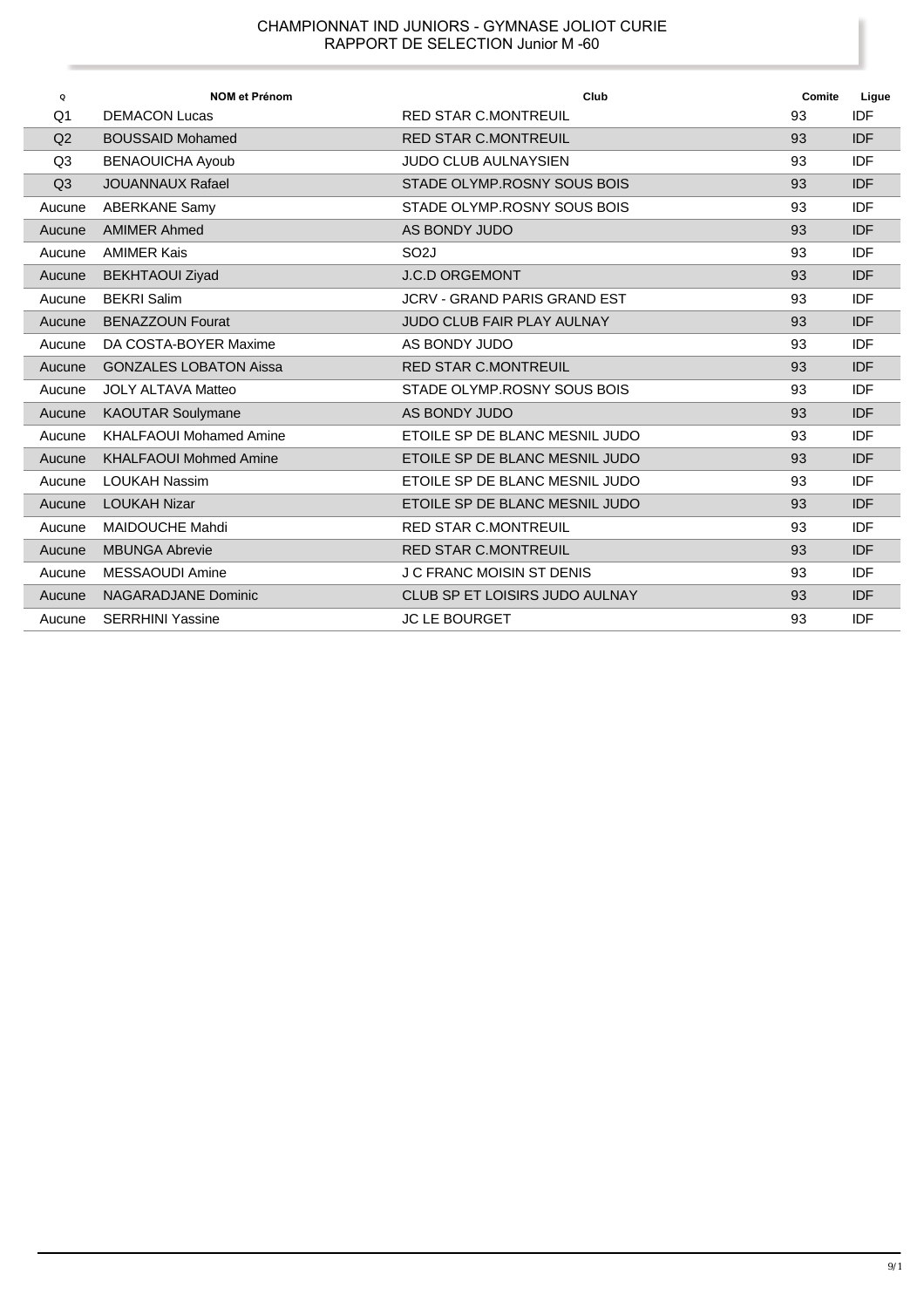| Q              | <b>NOM et Prénom</b>         | Club                                | Comite | Ligue      |
|----------------|------------------------------|-------------------------------------|--------|------------|
| Q1             | YAKOUTI Yasser               | AS BONDY JUDO                       | 93     | <b>IDF</b> |
| Q2             | M BENGUE Idris               | AS BONDY JUDO                       | 93     | <b>IDF</b> |
| Q <sub>3</sub> | <b>JOUANNAUX Nathan</b>      | STADE OLYMP.ROSNY SOUS BOIS         | 93     | <b>IDF</b> |
| Q <sub>3</sub> | <b>ZELMAN Jerome</b>         | SO <sub>2</sub> J                   | 93     | <b>IDF</b> |
| Rcat1          | <b>IDDIR Amine</b>           | <b>RED STAR C.MONTREUIL</b>         | 93     | <b>IDF</b> |
| Aucune         | <b>ACHIT Sami</b>            | <b>CSM ILE ST DENIS</b>             | 93     | <b>IDF</b> |
| Aucune         | <b>ACQUIE Ugo</b>            | <b>JCRV - GRAND PARIS GRAND EST</b> | 93     | <b>IDF</b> |
| Aucune         | <b>AGADIR Sulas</b>          | SO <sub>2</sub> J                   | 93     | <b>IDF</b> |
| Aucune         | <b>BALCOT Stefanael</b>      | ETOILE SP DE BLANC MESNIL JUDO      | 93     | <b>IDF</b> |
| Aucune         | <b>BERNARD Lucas</b>         | EJ93                                | 93     | <b>IDF</b> |
| Aucune         | <b>GOGUET Kylian</b>         | <b>J.C.D ORGEMONT</b>               | 93     | <b>IDF</b> |
| Aucune         | <b>HAMIDI Nazym</b>          | A.C. DE BOBIGNY                     | 93     | <b>IDF</b> |
| Aucune         | JACINTHAN Sakthi Velan       | <b>J.C.D ORGEMONT</b>               | 93     | <b>IDF</b> |
| Aucune         | <b>KAHOUADJI Kaim</b>        | TREMBLAY-EN-FRANCE JUDO             | 93     | <b>IDF</b> |
| Aucune         | <b>LAIDOUNI Immad Eddine</b> | <b>RED STAR C.MONTREUIL</b>         | 93     | <b>IDF</b> |
| Aucune         | <b>LEBLOND Antonin</b>       | <b>RED STAR C.MONTREUIL</b>         | 93     | <b>IDF</b> |
| Aucune         | <b>MECKES Alexis</b>         | C.M D AUBERVILLIERS JUDO JUJIT      | 93     | <b>IDF</b> |
| Aucune         | <b>MOHAMMAD AHMAD Kaif</b>   | SO <sub>2</sub> J                   | 93     | <b>IDF</b> |
| Aucune         | NOUIOUA Abdoullah            | E. S. STAINS                        | 93     | <b>IDF</b> |
| Aucune         | NTSANTSO Johann              | CLUB SP ET LOISIRS JUDO AULNAY      | 93     | <b>IDF</b> |
| Aucune         | <b>TANFOURI Nidal</b>        | A S PIERREFITTE JUDO                | 93     | <b>IDF</b> |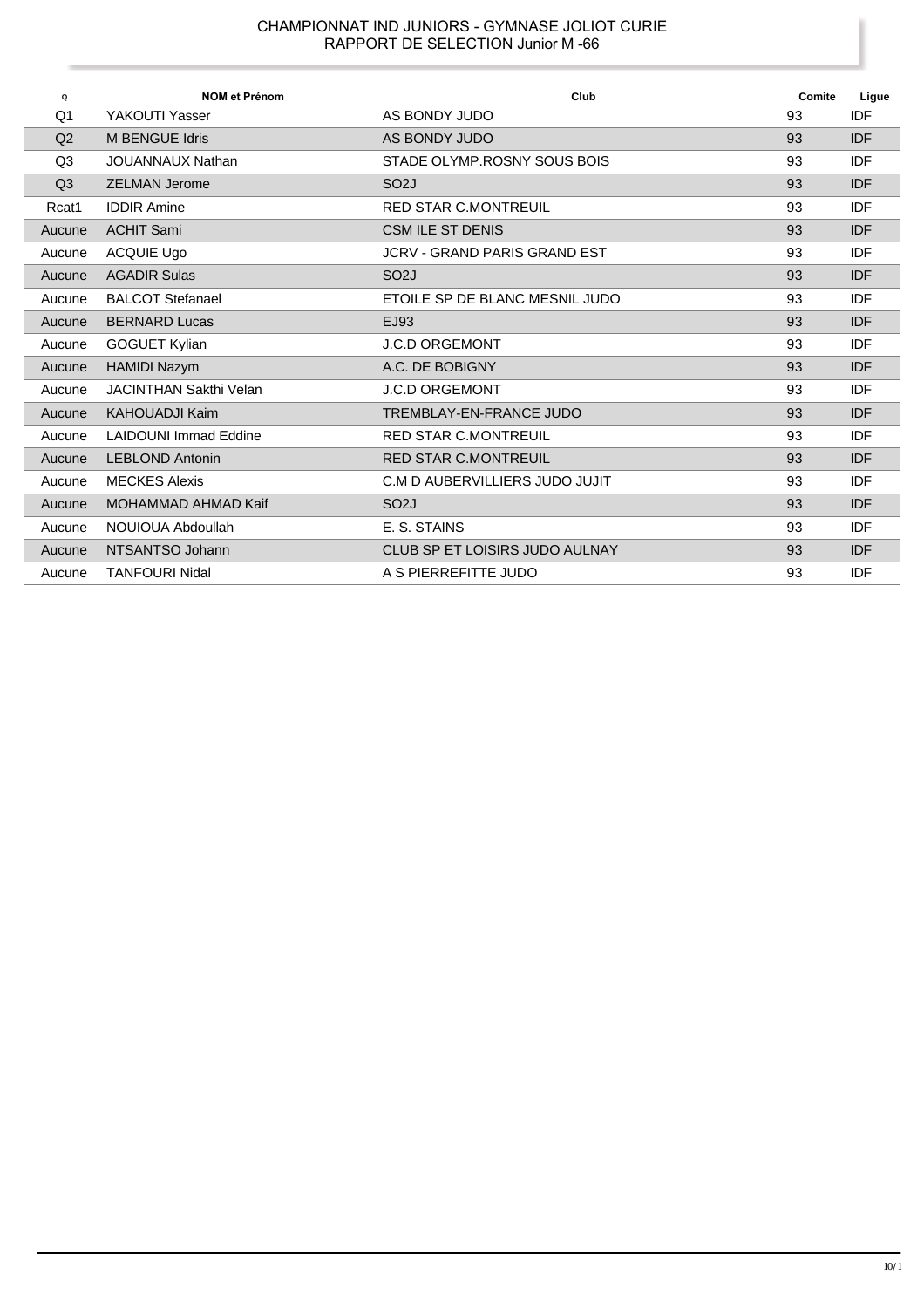| Q              | <b>NOM et Prénom</b>       | Club                                | Comite | Ligue      |
|----------------|----------------------------|-------------------------------------|--------|------------|
| Q1             | <b>MARIE SAINTE Jamal</b>  | DOJO JIGORO KANO                    | 93     | <b>IDF</b> |
| Q2             | <b>MUMPASI Tyrick</b>      | <b>CSM ILE ST DENIS</b>             | 93     | <b>IDF</b> |
| Q <sub>3</sub> | <b>LOPES Alexandre</b>     | AS BONDY JUDO                       | 93     | <b>IDF</b> |
| Q <sub>3</sub> | <b>CAMARA Moustapha</b>    | C.M D AUBERVILLIERS JUDO JUJIT      | 93     | <b>IDF</b> |
| Aucune         | ABDEREMANE Mohamed         | ST DENIS UNION SPORTS               | 93     | <b>IDF</b> |
| Aucune         | AIT AOUDIA Samy            | CLUB SP ET LOISIRS JUDO AULNAY      | 93     | <b>IDF</b> |
| Aucune         | AIT HAMADOUCHE Belaid      | A S PIERREFITTE JUDO                | 93     | <b>IDF</b> |
| Aucune         | <b>ALZIRE Christophe</b>   | STADE OLYMP.ROSNY SOUS BOIS         | 93     | <b>IDF</b> |
| Aucune         | <b>ANTUNES DIAS Tony</b>   | <b>JUDO CLUB AULNAYSIEN</b>         | 93     | <b>IDF</b> |
| Aucune         | <b>BENALI Nael</b>         | <b>J.C.D ORGEMONT</b>               | 93     | <b>IDF</b> |
| Aucune         | <b>BENKADA Imad</b>        | DOJO JIGORO KANO                    | 93     | <b>IDF</b> |
| Aucune         | <b>BITOUT Mael</b>         | <b>RED STAR C.MONTREUIL</b>         | 93     | <b>IDF</b> |
| Aucune         | BYRAM Aly-Reza             | ETOILE SP DE BLANC MESNIL JUDO      | 93     | <b>IDF</b> |
| Aucune         | <b>BYRAM Qassim</b>        | CLUB SP ET LOISIRS JUDO AULNAY      | 93     | <b>IDF</b> |
| Aucune         | <b>CHAFIK Hamza</b>        | <b>J.C.D ORGEMONT</b>               | 93     | <b>IDF</b> |
| Aucune         | <b>DJIAN Ruben</b>         | <b>EPPG LE PRE ST GERVAIS</b>       | 93     | <b>IDF</b> |
| Aucune         | EL GHADOUANI Ilian         | JCRV - GRAND PARIS GRAND EST        | 93     | <b>IDF</b> |
| Aucune         | <b>HADDAR Massy</b>        | ST DENIS UNION SPORTS               | 93     | <b>IDF</b> |
| Aucune         | HADJ ABDERRAHMANE Abdellah | CLUB SP ET LOISIRS JUDO AULNAY      | 93     | <b>IDF</b> |
| Aucune         | <b>HERNOUNE Sami</b>       | <b>JCRV - GRAND PARIS GRAND EST</b> | 93     | <b>IDF</b> |
| Aucune         | LISAI Luca                 | TREMBLAY-EN-FRANCE JUDO             | 93     | <b>IDF</b> |
| Aucune         | <b>MAALOUM Amine</b>       | E. S. STAINS                        | 93     | <b>IDF</b> |
| Aucune         | <b>TAOUSSI Rayane</b>      | E. S. STAINS                        | 93     | <b>IDF</b> |
| Aucune         | <b>ZAOUIA Anis</b>         | ST DENIS UNION SPORTS               | 93     | <b>IDF</b> |
| Aucune         | <b>ZIANI CHERIF Kelan</b>  | J C FRANC MOISIN ST DENIS           | 93     | <b>IDF</b> |

Ï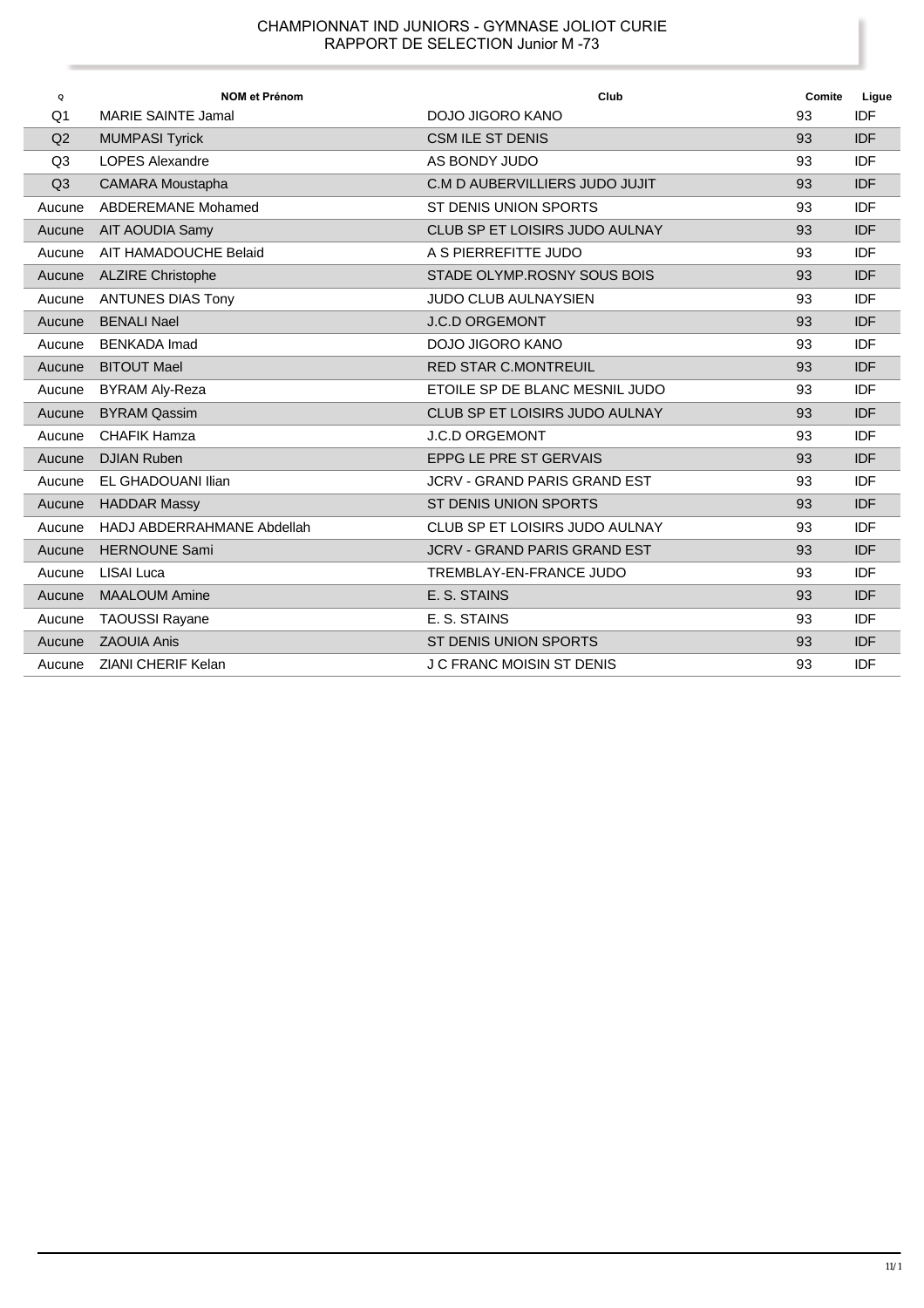| $\mathbf Q$    | <b>NOM et Prénom</b>     | Club                              | Comite | Ligue      |
|----------------|--------------------------|-----------------------------------|--------|------------|
| Q1             | DJAH Matheo              | CSM ILE ST DENIS                  | 93     | IDF        |
| Q <sub>2</sub> | <b>GAURIAT Patrick</b>   | SO <sub>2</sub> J                 | 93     | <b>IDF</b> |
| Q3             | <b>INIZAN Mahe</b>       | EPPG LE PRE ST GERVAIS            | 93     | <b>IDF</b> |
| Q <sub>3</sub> | <b>VOISIN Guelalane</b>  | EPPG LE PRE ST GERVAIS            | 93     | <b>IDF</b> |
| Aucune         | <b>ABDELMOULA Fares</b>  | C.M D AUBERVILLIERS JUDO JUJIT    | 93     | <b>IDF</b> |
| Aucune         | <b>BAKKARI Mehdi</b>     | <b>RED STAR C.MONTREUIL</b>       | 93     | <b>IDF</b> |
| Aucune         | <b>BENAISSA Said</b>     | JCRV - GRAND PARIS GRAND FST      | 93     | <b>IDF</b> |
| Aucune         | <b>BOUACHIR Jibril</b>   | <b>JUDO CLUB FAIR PLAY AULNAY</b> | 93     | <b>IDF</b> |
| Aucune         | <b>BRETEL Sacha</b>      | ARTS MARTIAUX NOISY LE GRAND      | 93     | <b>IDF</b> |
| Aucune         | <b>CHETOUANE Mickael</b> | STADE OLYMP.ROSNY SOUS BOIS       | 93     | <b>IDF</b> |
| Aucune         | DA SILVA Matheo          | <b>J.C.D ORGEMONT</b>             | 93     | <b>IDF</b> |
| Aucune         | <b>FOFOU Wilfrid</b>     | <b>J C FRANC MOISIN ST DENIS</b>  | 93     | <b>IDF</b> |
| Aucune         | <b>JAOUANI Yacine</b>    | CLUB SP FT LOISIRS JUDO AULNAY    | 93     | <b>IDF</b> |
| Aucune         | <b>KHIAR Sofiane</b>     | TREMBLAY-EN-FRANCE JUDO           | 93     | <b>IDF</b> |
| Aucune         | <b>LEKBOUR Billale</b>   | <b>J.C.D ORGEMONT</b>             | 93     | <b>IDF</b> |
| Aucune         | <b>MOUSSA Nouh</b>       | FTOILE SP DE BLANC MESNIL JUDO    | 93     | <b>IDF</b> |
| Aucune         | <b>OHAYON Hillel</b>     | EPPG LE PRE ST GERVAIS            | 93     | <b>IDF</b> |
| Aucune         | <b>PICARDAT Aurelien</b> | STADE OLYMP.ROSNY SOUS BOIS       | 93     | <b>IDF</b> |
| Aucune         | <b>TONNELE Ibrahim</b>   | SO <sub>2</sub> J                 | 93     | <b>IDF</b> |
| Aucune         | <b>ZIANI Chrif</b>       | <b>J C FRANC MOISIN ST DENIS</b>  | 93     | <b>IDF</b> |

Ï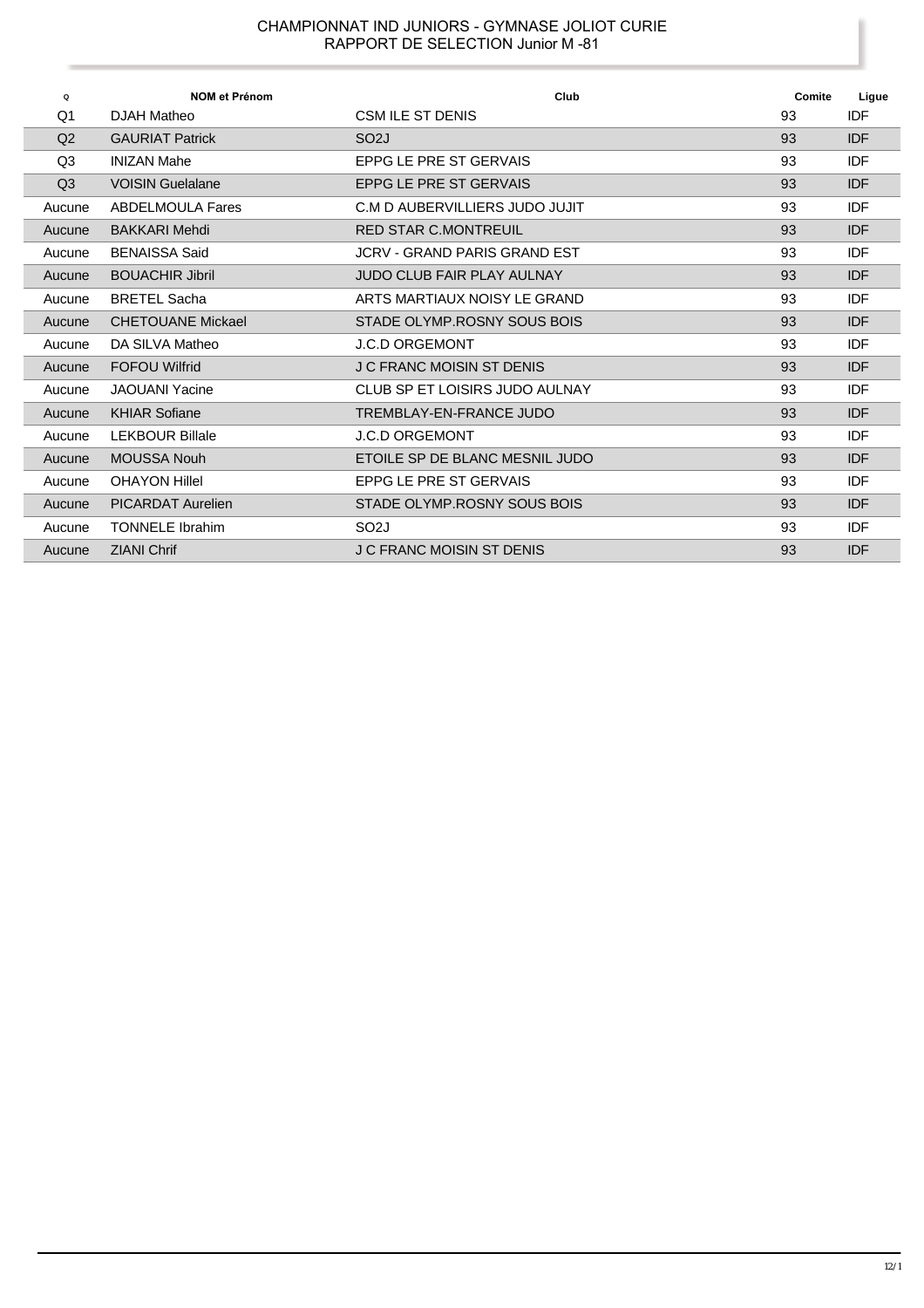| Q              | <b>NOM et Prénom</b>            | Club                           | Comite | Ligue      |
|----------------|---------------------------------|--------------------------------|--------|------------|
| Q1             | ANDREAZZOLI Flavio              | CSM ILE ST DENIS               | 93     | IDF        |
| Q <sub>2</sub> | <b>FERNANDES VARELA Ludovic</b> | AS BONDY JUDO                  | 93     | <b>IDF</b> |
| Q3             | <b>HAMIDI Djibril</b>           | <b>RED STAR C.MONTREUIL</b>    | 93     | <b>IDF</b> |
| Q <sub>3</sub> | <b>TRAORE Makan</b>             | CLUB SP ET LOISIRS JUDO AULNAY | 93     | <b>IDF</b> |
| Aucune         | AGADIR Yanni                    | SO <sub>2</sub> J              | 93     | IDF        |
| Aucune         | <b>ANDRIEU Steeve</b>           | <b>RED STAR C.MONTREUIL</b>    | 93     | <b>IDF</b> |
| Aucune         | <b>KAMBA MABILA Fortune</b>     | ETOILE SP DE BLANC MESNIL JUDO | 93     | <b>IDF</b> |
| Aucune         | <b>MESBAH Samir</b>             | <b>J.C.D ORGEMONT</b>          | 93     | <b>IDF</b> |
| Aucune         | <b>SAUNIER Khylian</b>          | A.C. DE BOBIGNY                | 93     | <b>IDF</b> |
| Aucune         | <b>TOUAF Mehdi</b>              | C.M D AUBERVILLIERS JUDO JUJIT | 93     | <b>IDF</b> |

Ï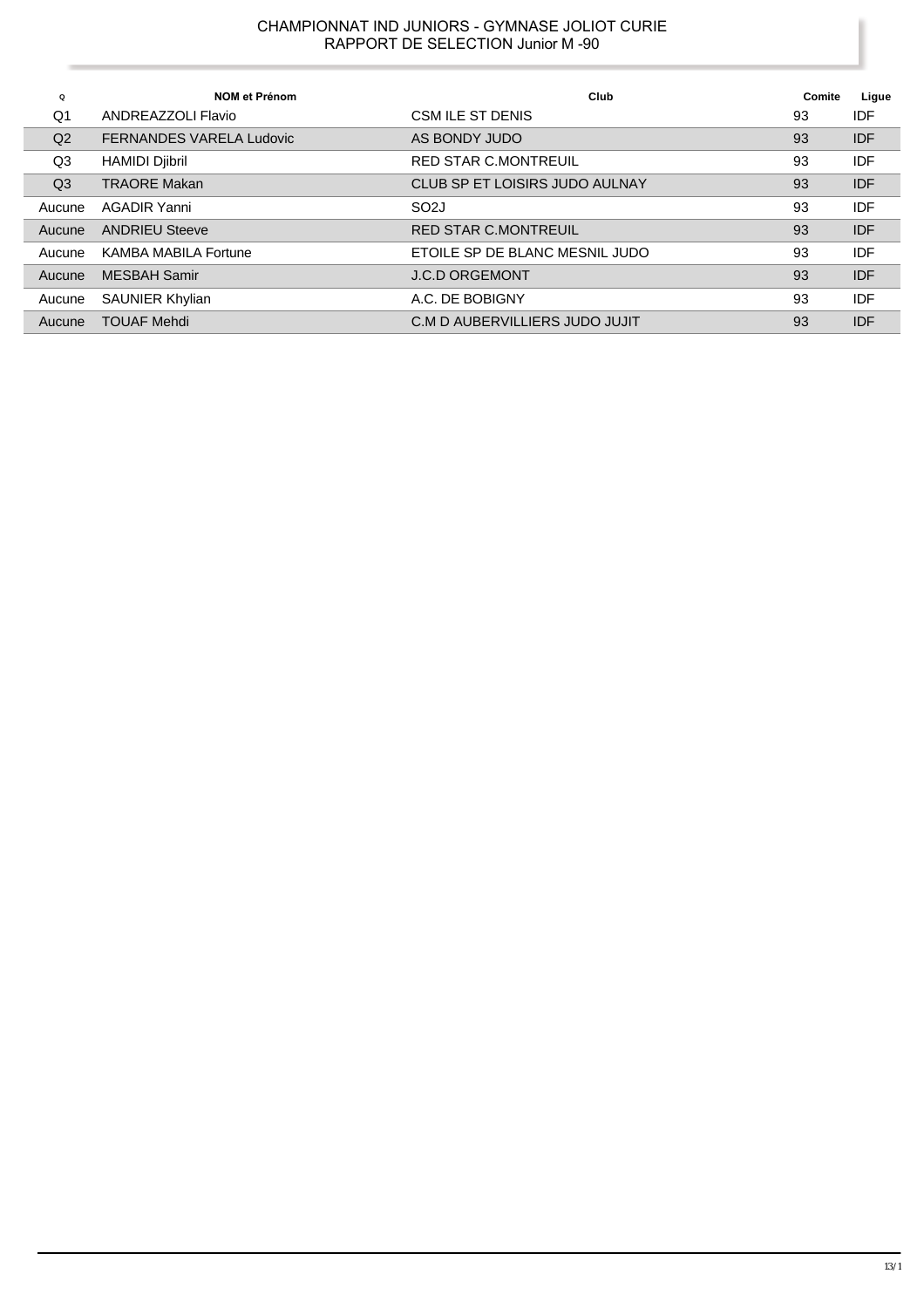| Q              | <b>NOM et Prénom</b>       | Club                              | Comite | Ligue      |
|----------------|----------------------------|-----------------------------------|--------|------------|
| Q1             | <b>ANGLIONIN Mathias</b>   | SO <sub>2</sub> J                 | 93     | IDF        |
| Q <sub>2</sub> | <b>BENLALA El Motassim</b> | <b>JUDO CLUB FAIR PLAY AULNAY</b> | 93     | <b>IDF</b> |
| Q3             | <b>BILLET Benjamin</b>     | A.C. DE BOBIGNY                   | 93     | IDF        |
| Q <sub>3</sub> | BENGHELLAB-ZIANE Ismael    | BABY JUDO                         | 93     | <b>IDF</b> |
| Aucune         | BANZUZI Aniston            | AS BONDY JUDO                     | 93     | IDF        |
| Aucune         | <b>KHARBACH Oussama</b>    | AS BONDY JUDO                     | 93     | <b>IDF</b> |
| Aucune         | LAIDANI Mohamed            | AS BONDY JUDO                     | 93     | IDF        |